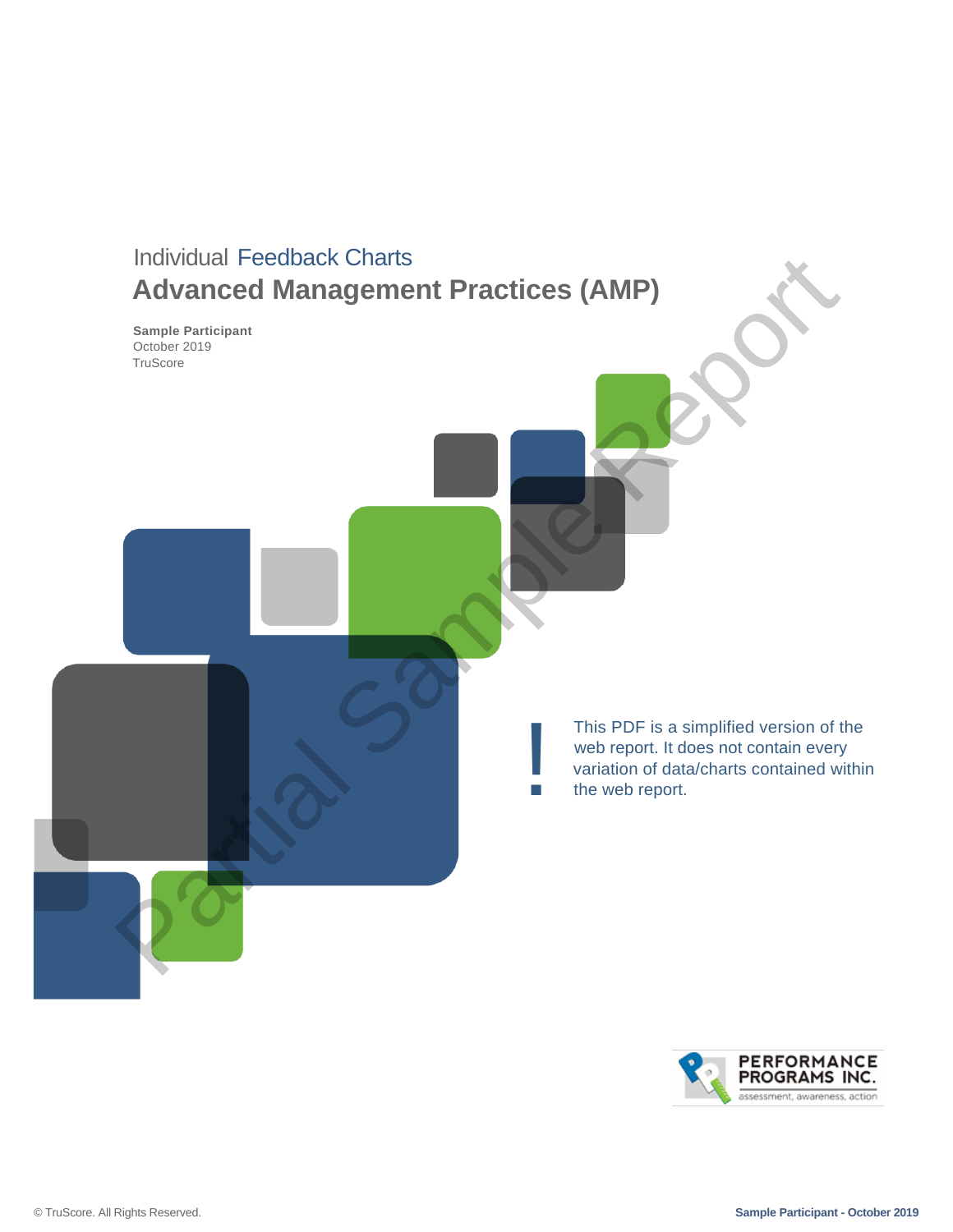# **Highest and Lowest**





### 5 Highest Questions 5 Lowest Questions



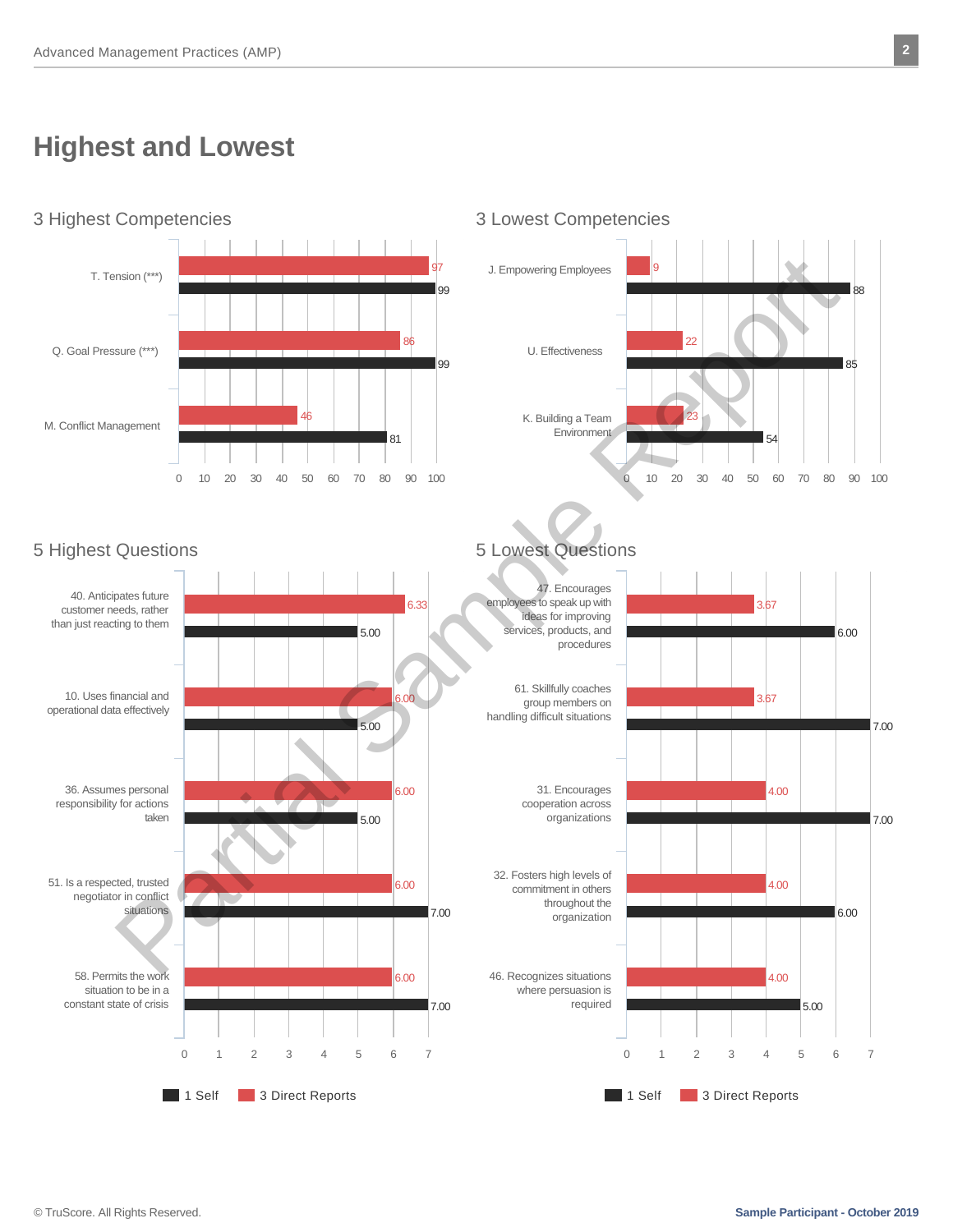

### 3 Highest Competencies 3 Lowest Competencies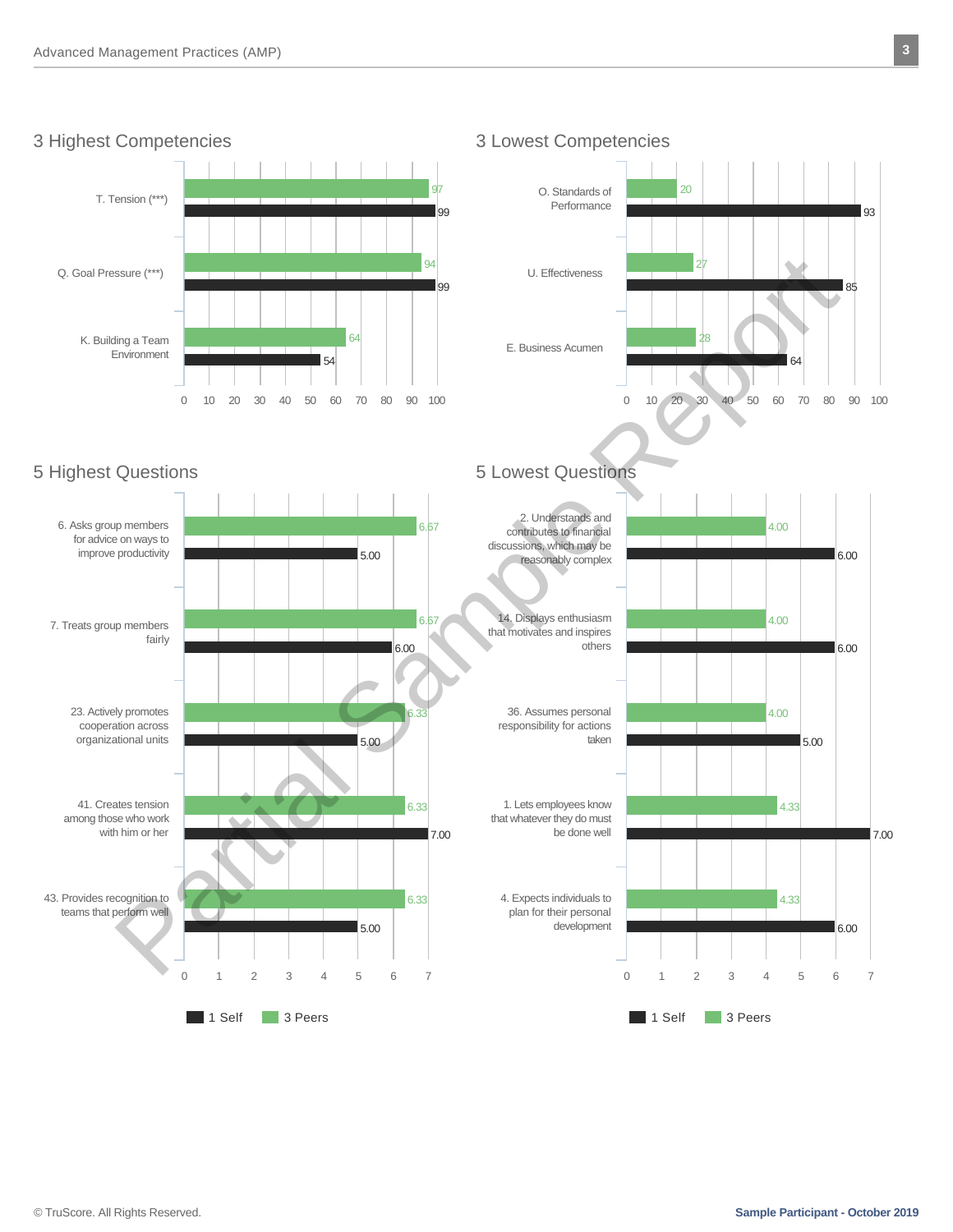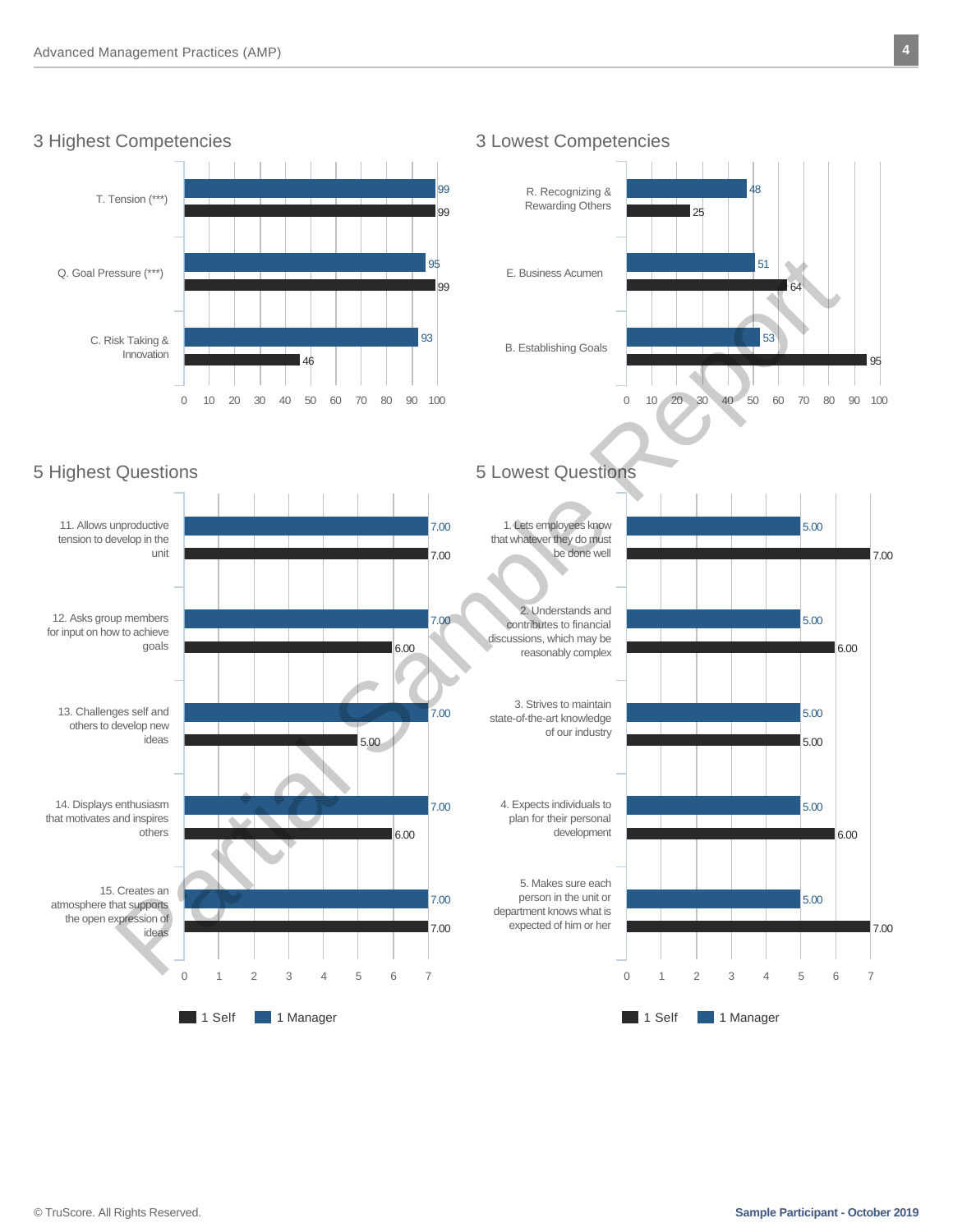

### 3 Highest Competencies 3 Lowest Competencies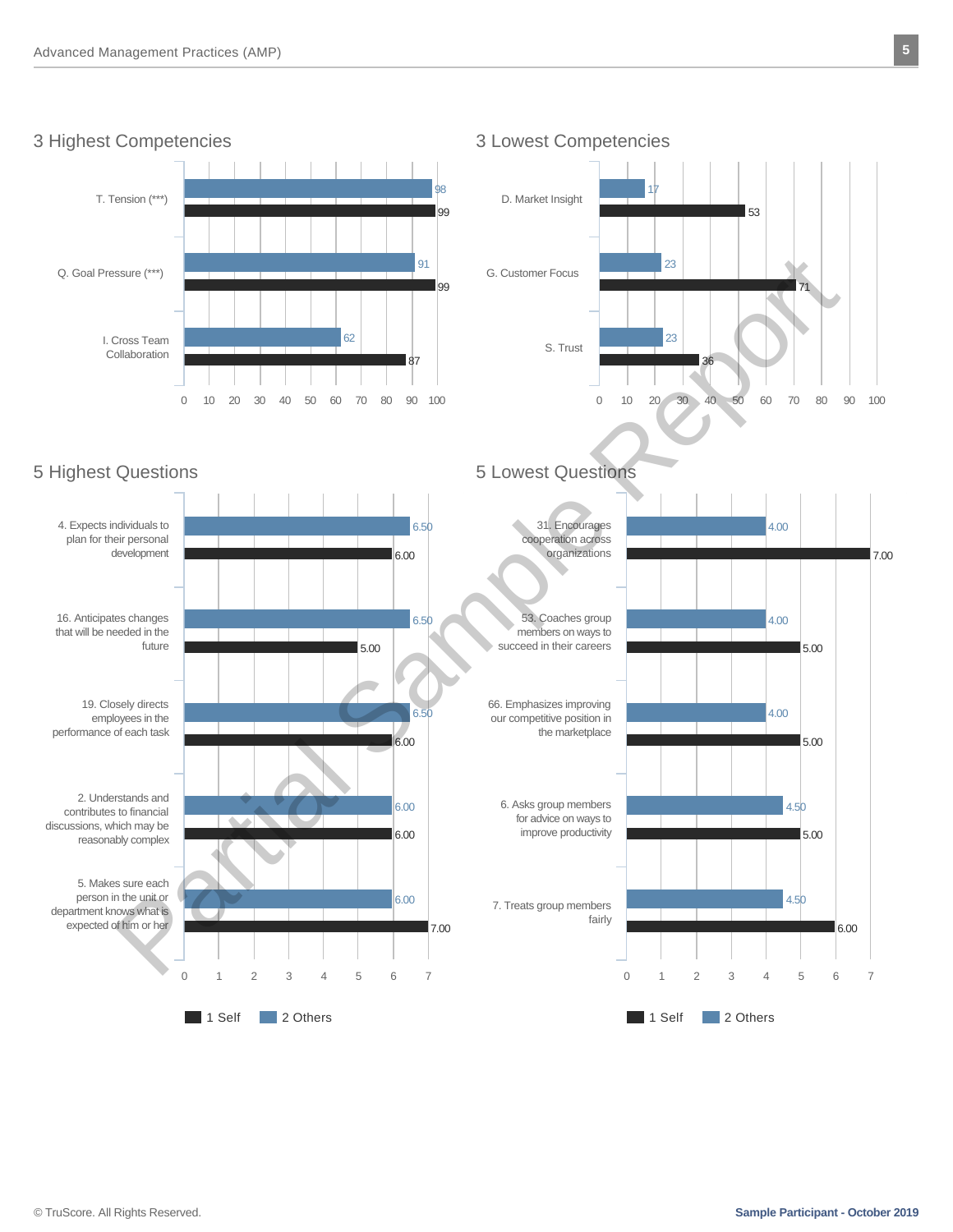

### 3 Highest Competencies 3 Lowest Competencies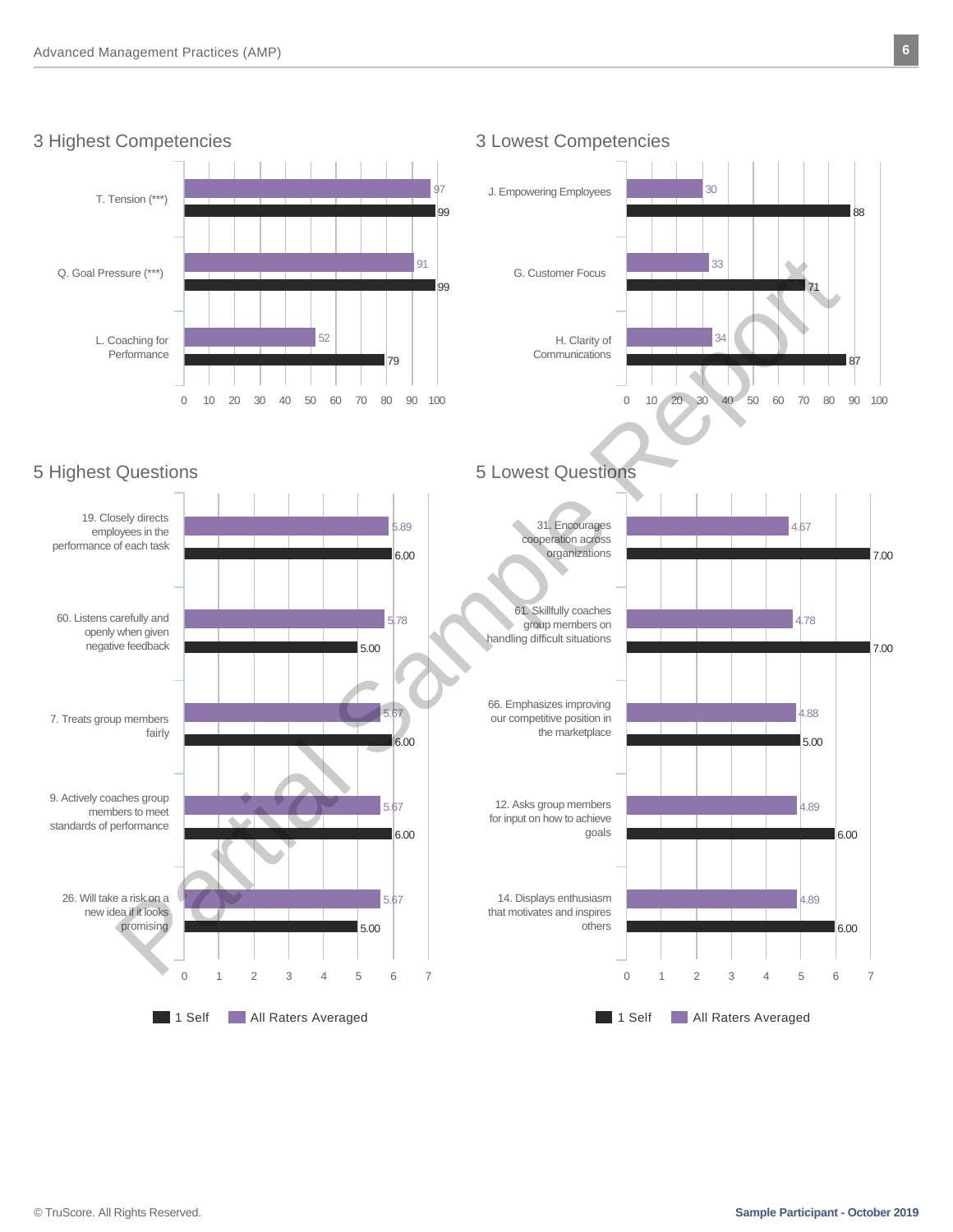# **Blind Spot Analysis**

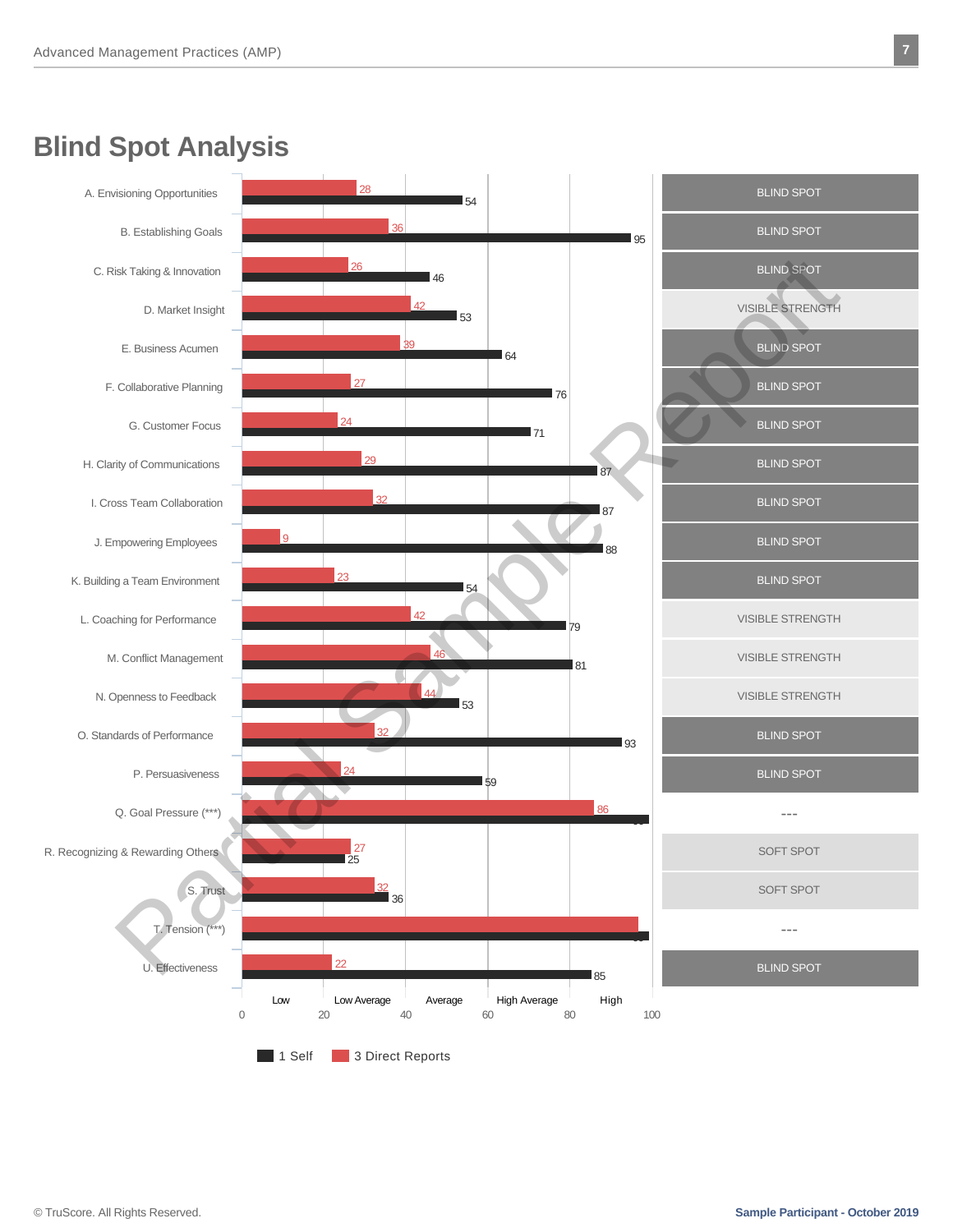A. Envisioning Opportunities

C. Risk Taking & Innovation

B. Establishing Goals

D. Market Insight

E. Business Acumen

F. Collaborative Planning

H. Clarity of Communications

I. Cross Team Collaboration

J. Empowering Employees

K. Building a Team Environment

L. Coaching for Performance

M. Conflict Management

P. Persuasiveness

S. Trust

T. Tension (\*

U. Effectiveness

Q. Goal Pressure (\*\*\*)

N. Openness to Feedback

O. Standards of Performance

R. Recognizing & Rewarding Others

G. Customer Focus



99

 $QA$ 

99

85

VISIBLE STRENGTH

---

UNREALIZED STRENGTH

SOFT SPOT

---

BLIND SPOT

1 Self 3 Peers

27

25

36

38

0 20 40 60 80 100

59

53

Low Low Average Average High Average High 20 40 60 80

47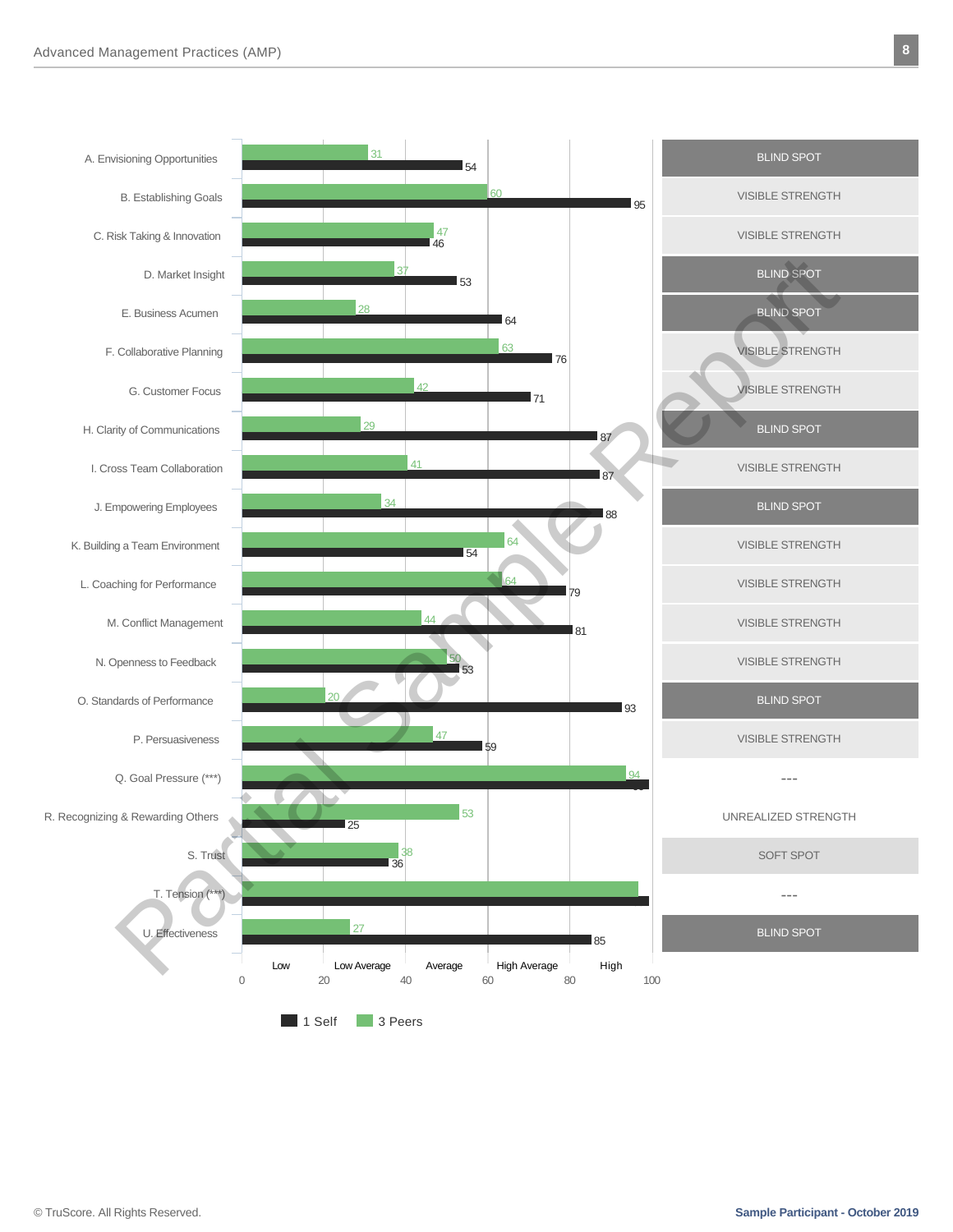

1 Self 1 Manager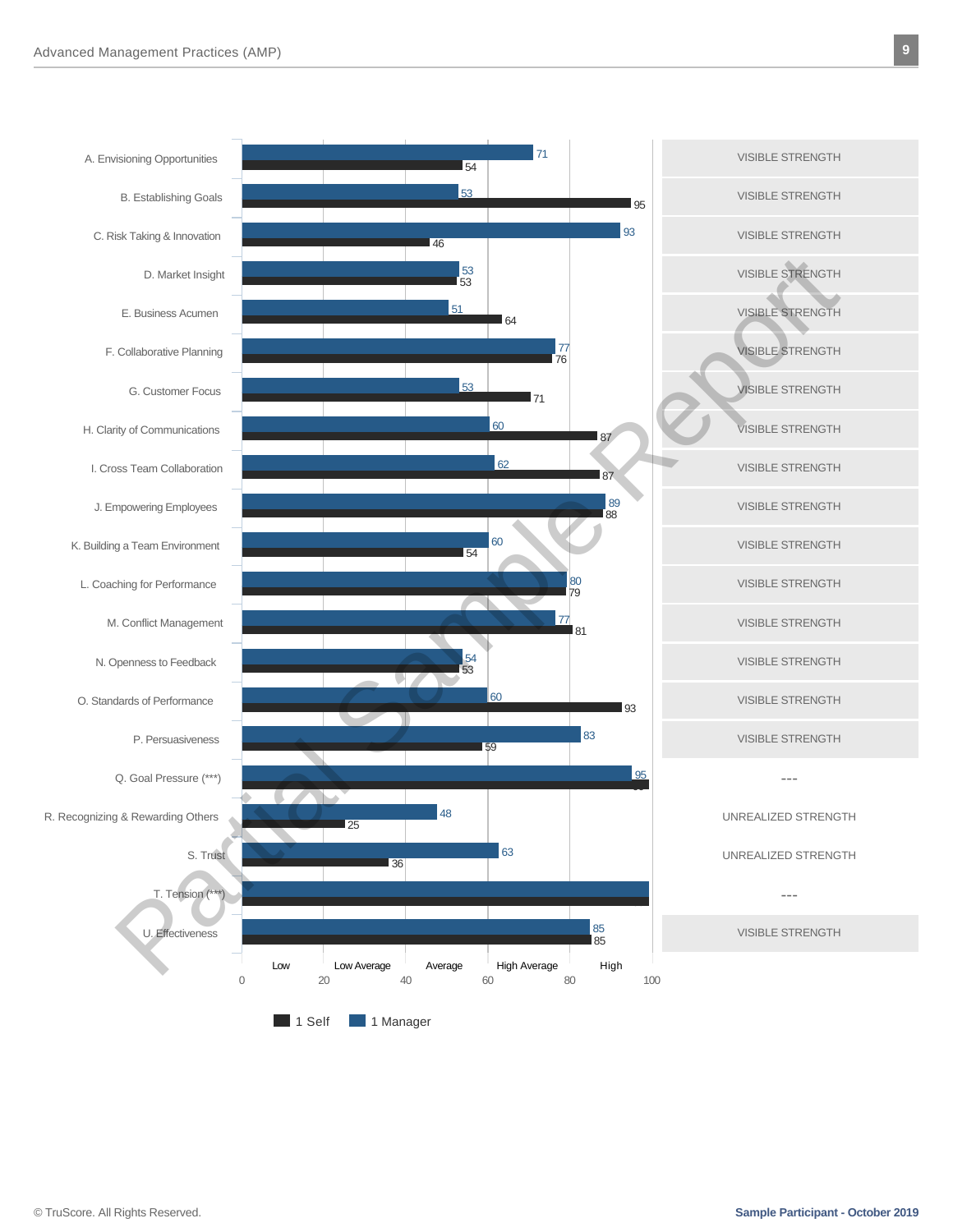

1 Self 2 Others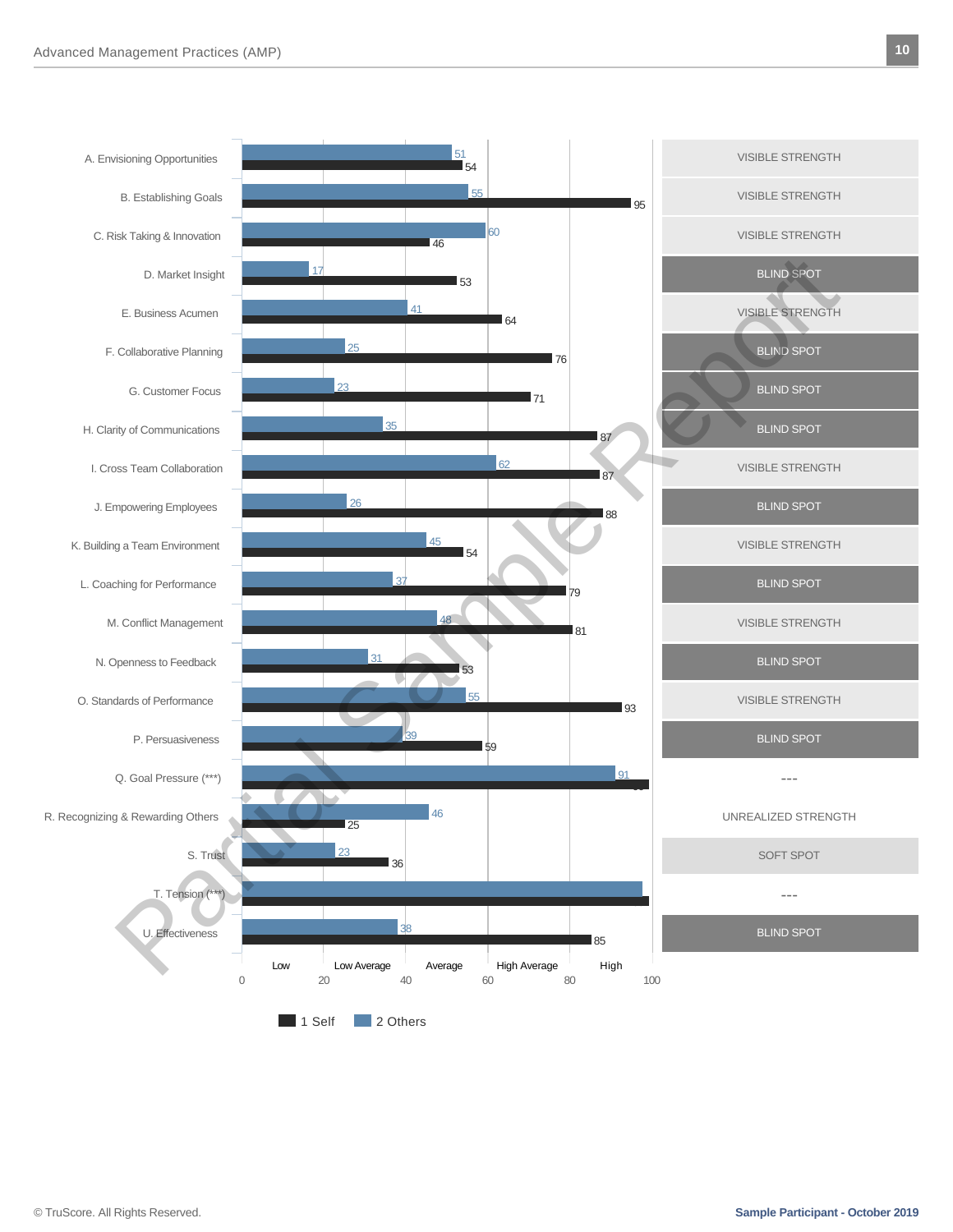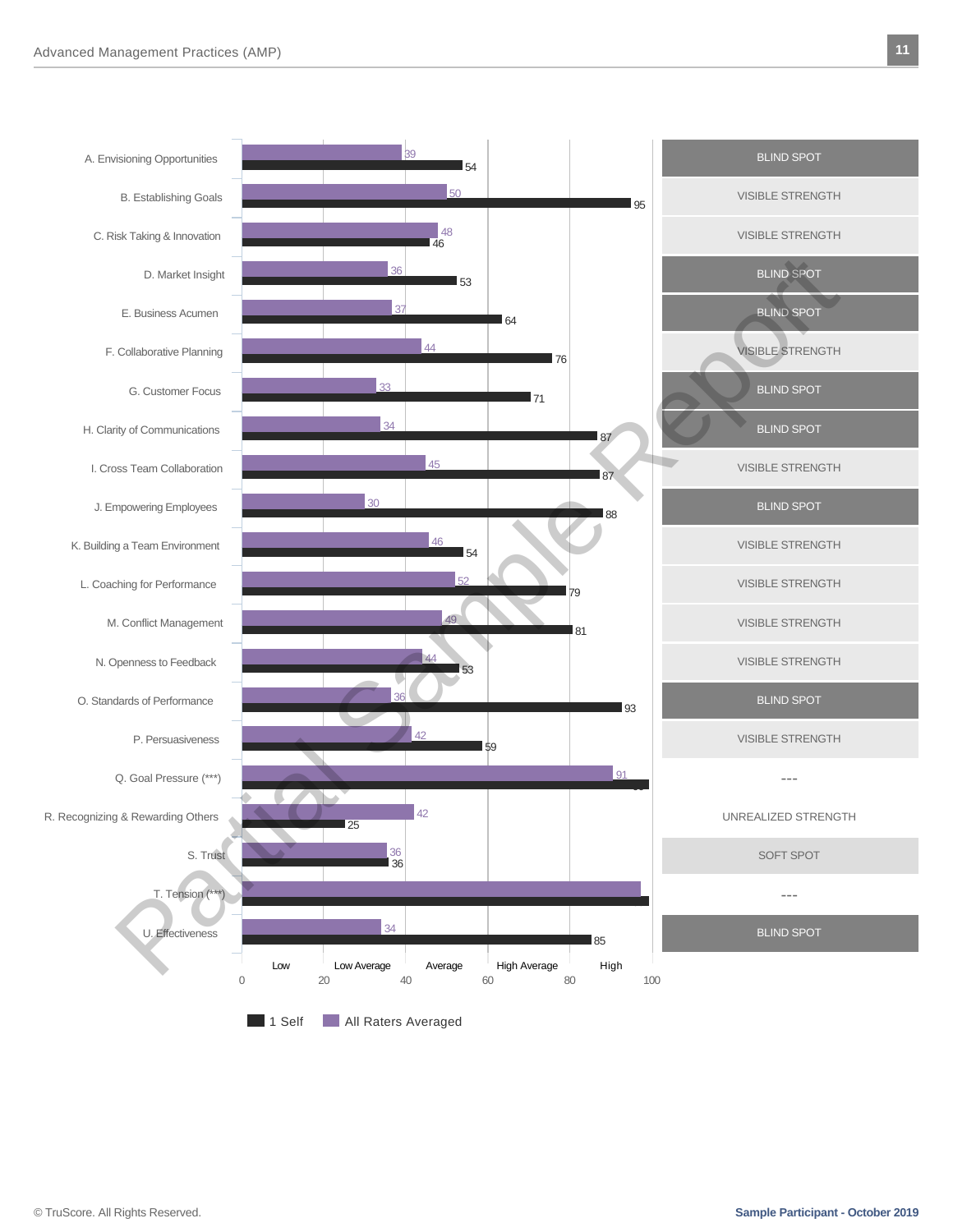# **Overall Scores**

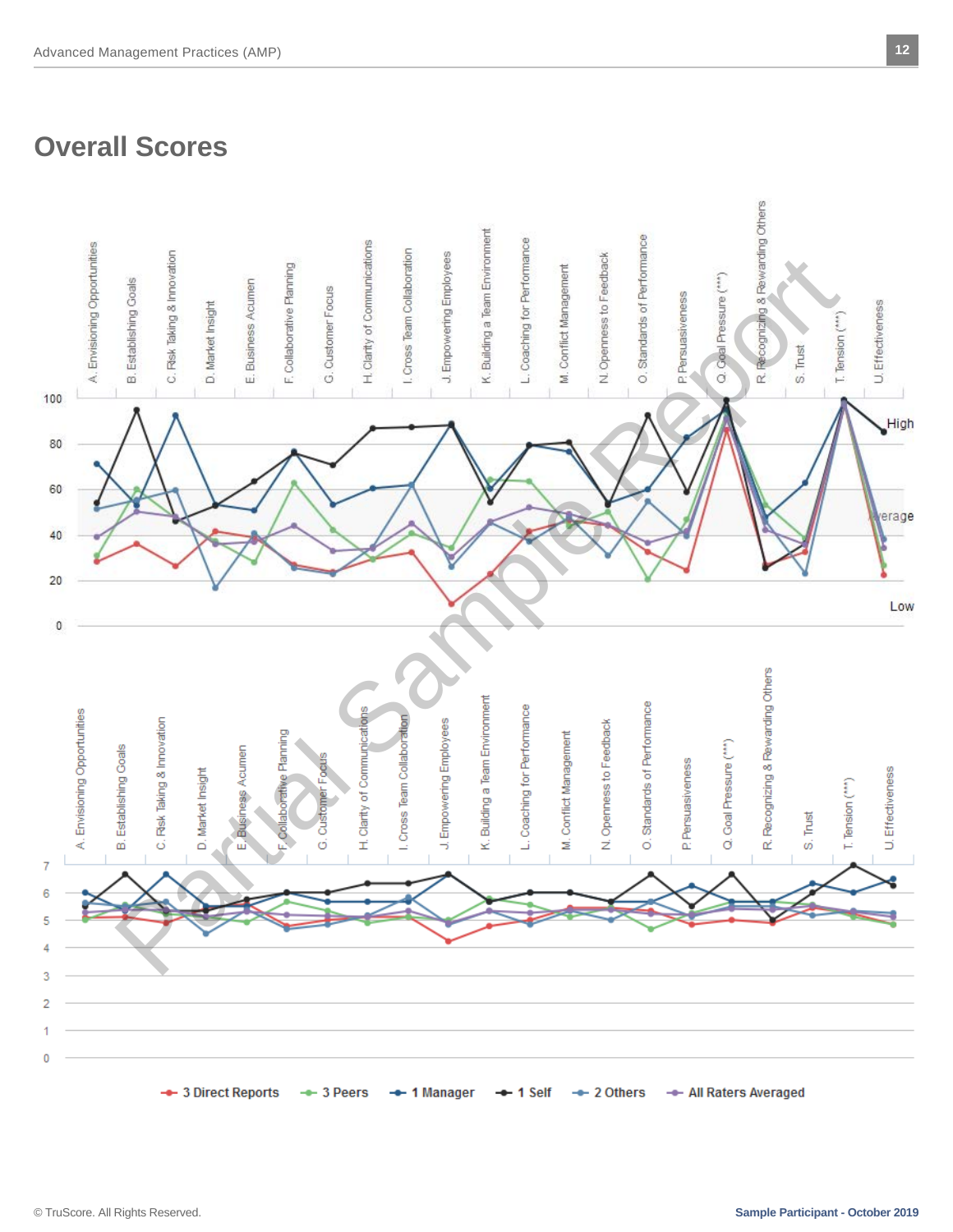### I. ENTREPRENEURIAL VISION **A. Envisioning Opportunities**

### Overall Scores



**5.00 1.41** . . . . 1 . 1 . 1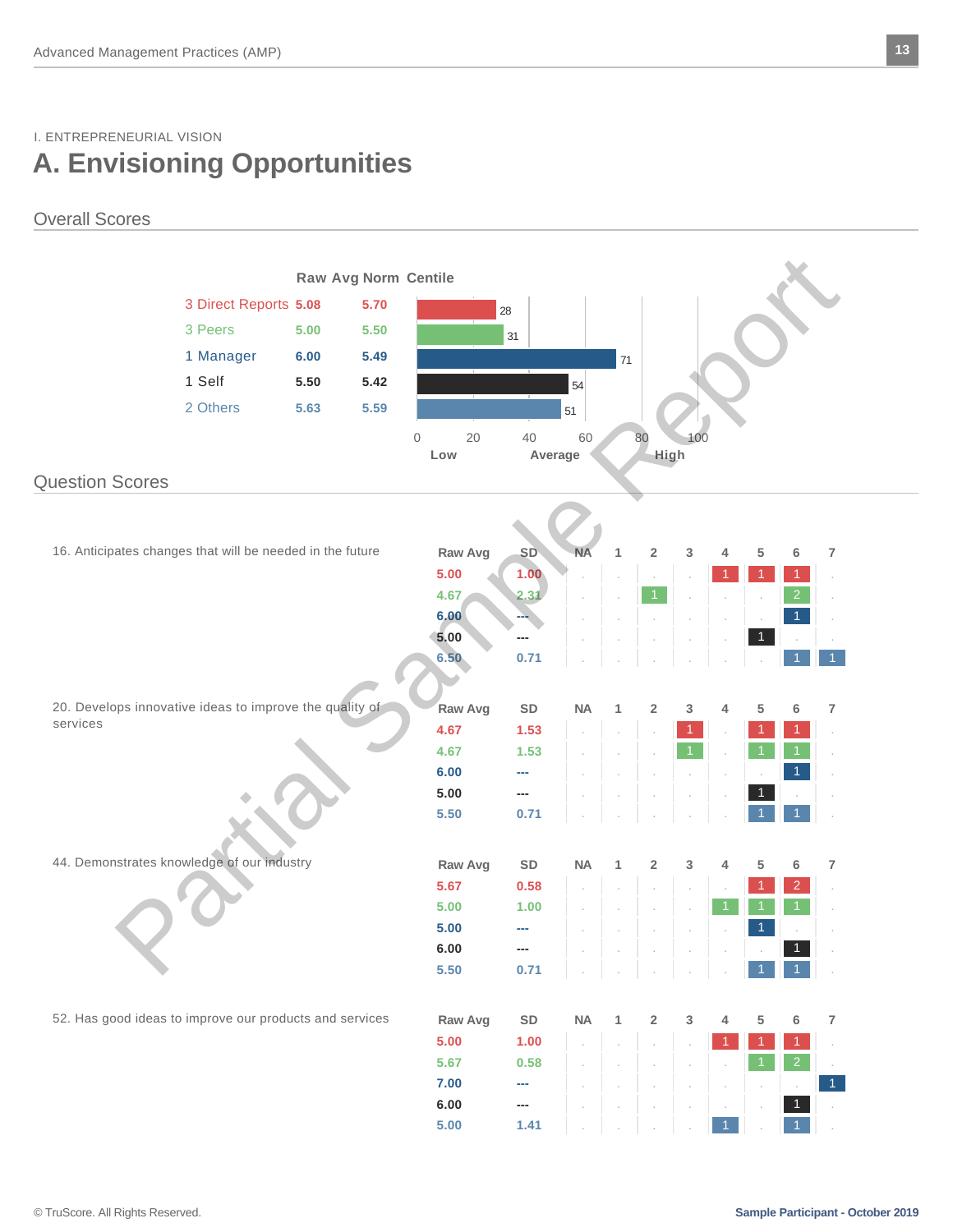### OUTCOMES **U. Effectiveness**

### Overall Scores

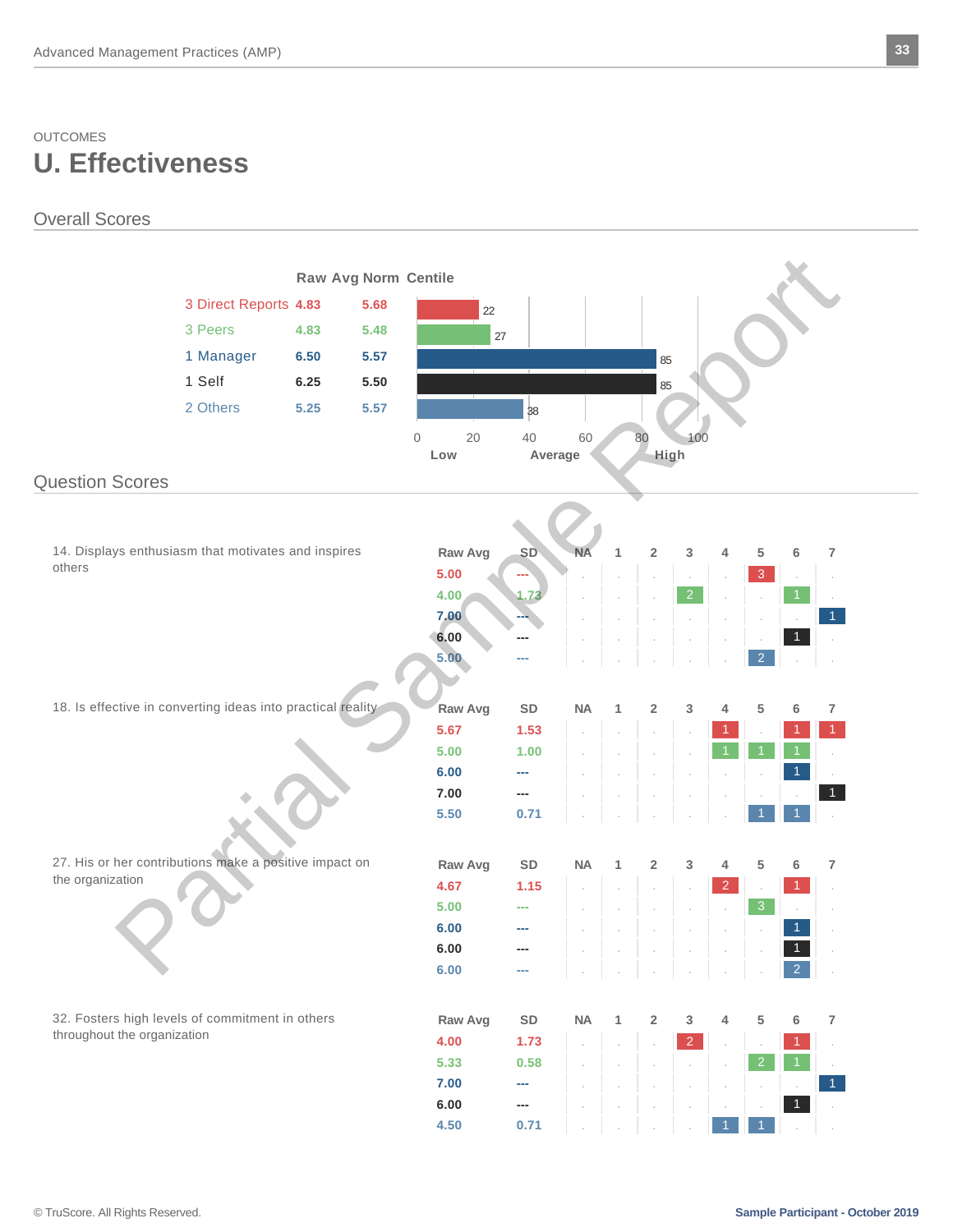## **Comments**

# What does this person do that should be continued?

### **3 Direct Reports**

- Comment 1 (2)
- DR1 comment 1

#### **3 Peers**

- Peers comment 1
- Comment 1 (2)

#### **1 Manager**

• Mgr1 - comment 1

### **1 Self**

• Self - comment 1

#### **2 Others**

- Comment 1
- Other 1 comment1 Contract Comment of the Comment of the Comment of the Comment of the Comment of the Comment of the Comment of the Comment of the Comment of the Comment of the Comment of the Comment of the Comment of the Comment of the Com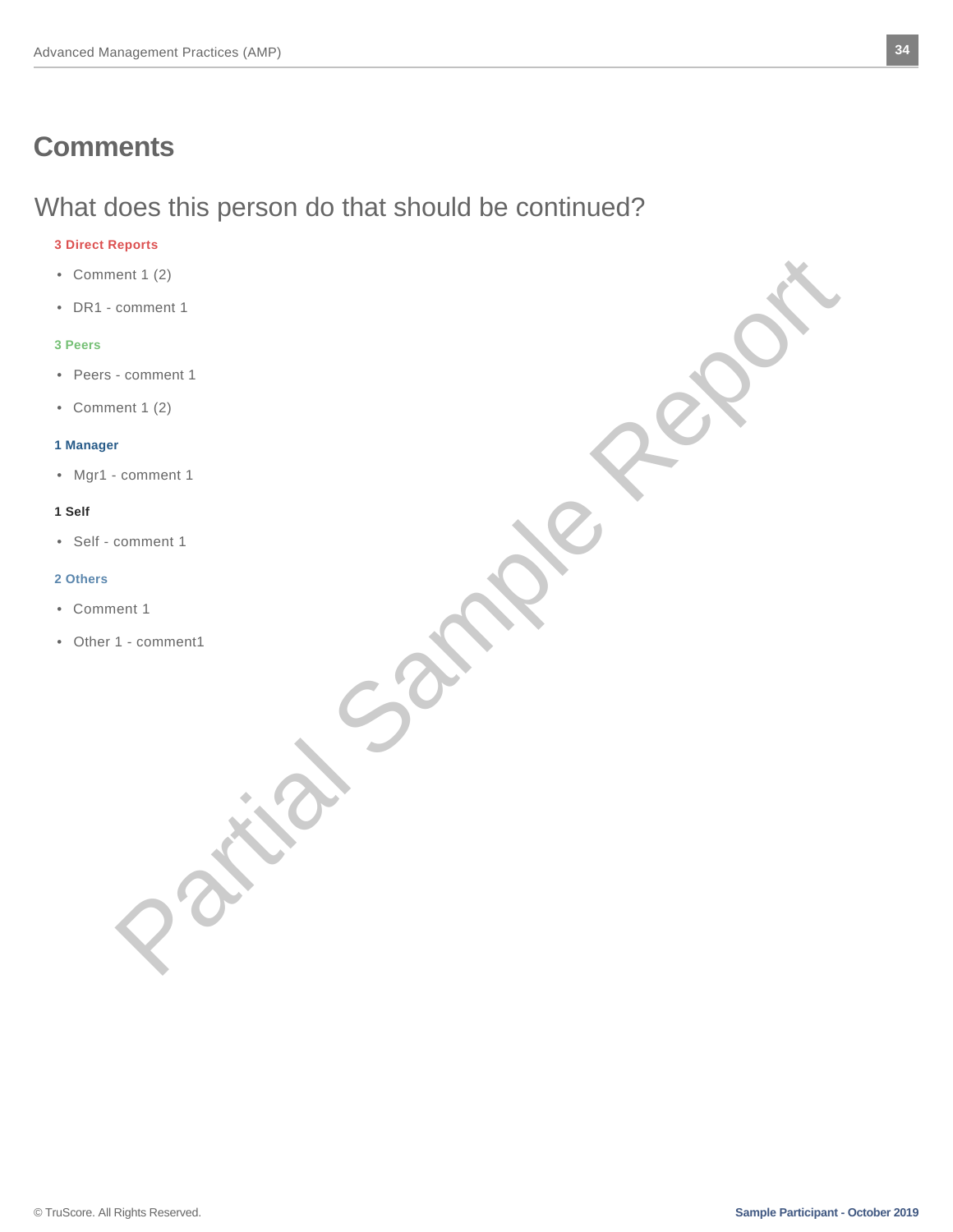# What should this person do to be more effective?

#### **3 Direct Reports**

- Comment 2 (2)
- DR1 comment 2

#### **3 Peers**

- Peers comment 2
- Comment 2 (2)

#### **1 Manager**

• Mgr1 - comment 2

#### **1 Self**

• Self - comment 2

#### **2 Others**

- Other 1 comment 2 Comment 2 Comment 2 Comment 2 Comment 2 Comment 2 Comment 2 Comment 2 Comment 2 Comment 2 Comment 2 Comment 2 Comment 2 Comment 2 Comment 2 Comment 2 Comment 2 Comment 2 Comment 2 Comment 2 Comment 2 Comment 2 Comment 2 Co
- Comment 2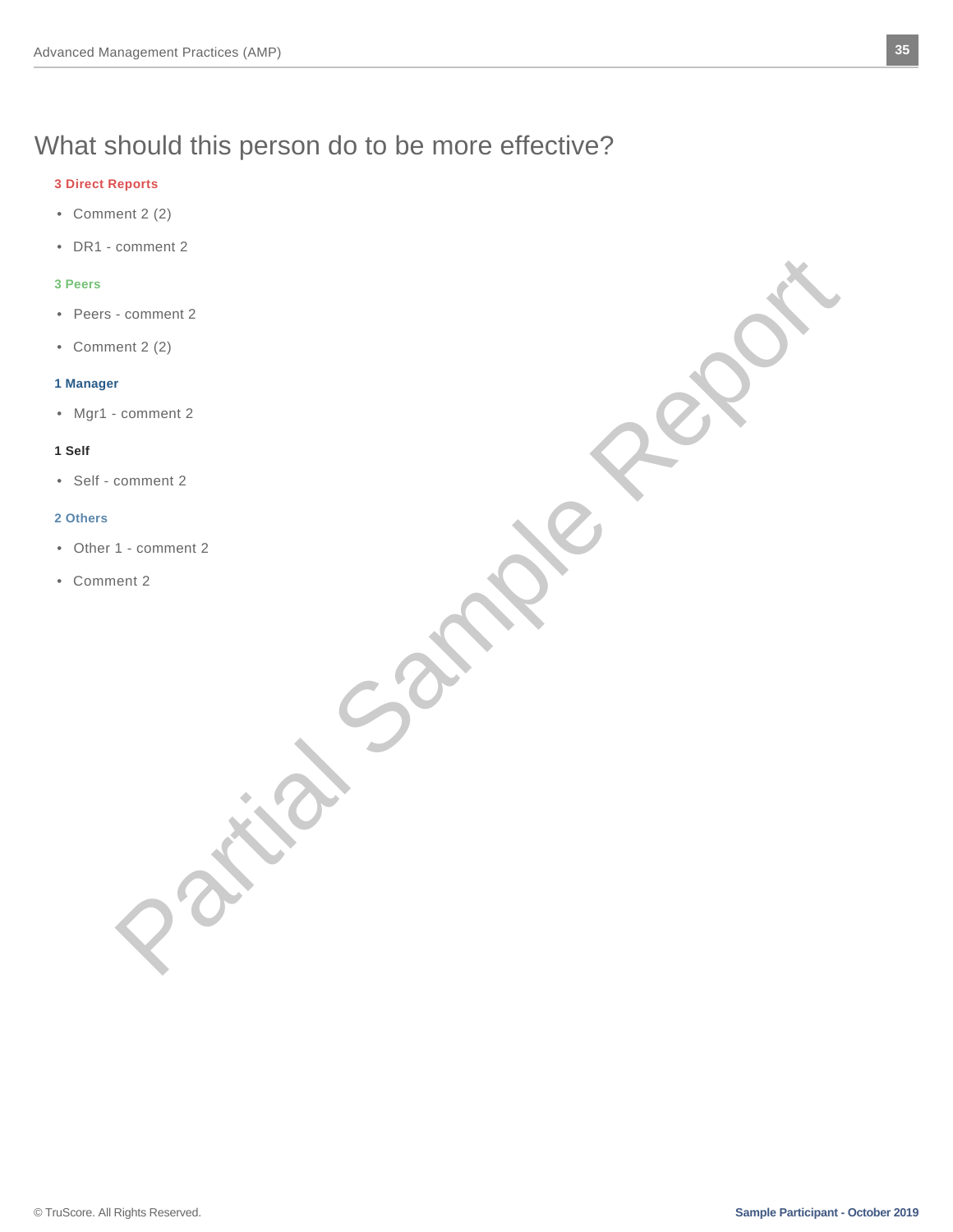# What does this person do that should be stopped?

#### **3 Direct Reports**

- Comment 3 (2)
- DR1 comment 3

#### **3 Peers**

- Comment 3 (2)
- Peers comment 3

#### **1 Manager**

• Mgr1 - comment 3

#### **1 Self**

• Self - comment 3

#### **2 Others**

- Other 1 comment3 ON CONTRACTORS
- Comment 3